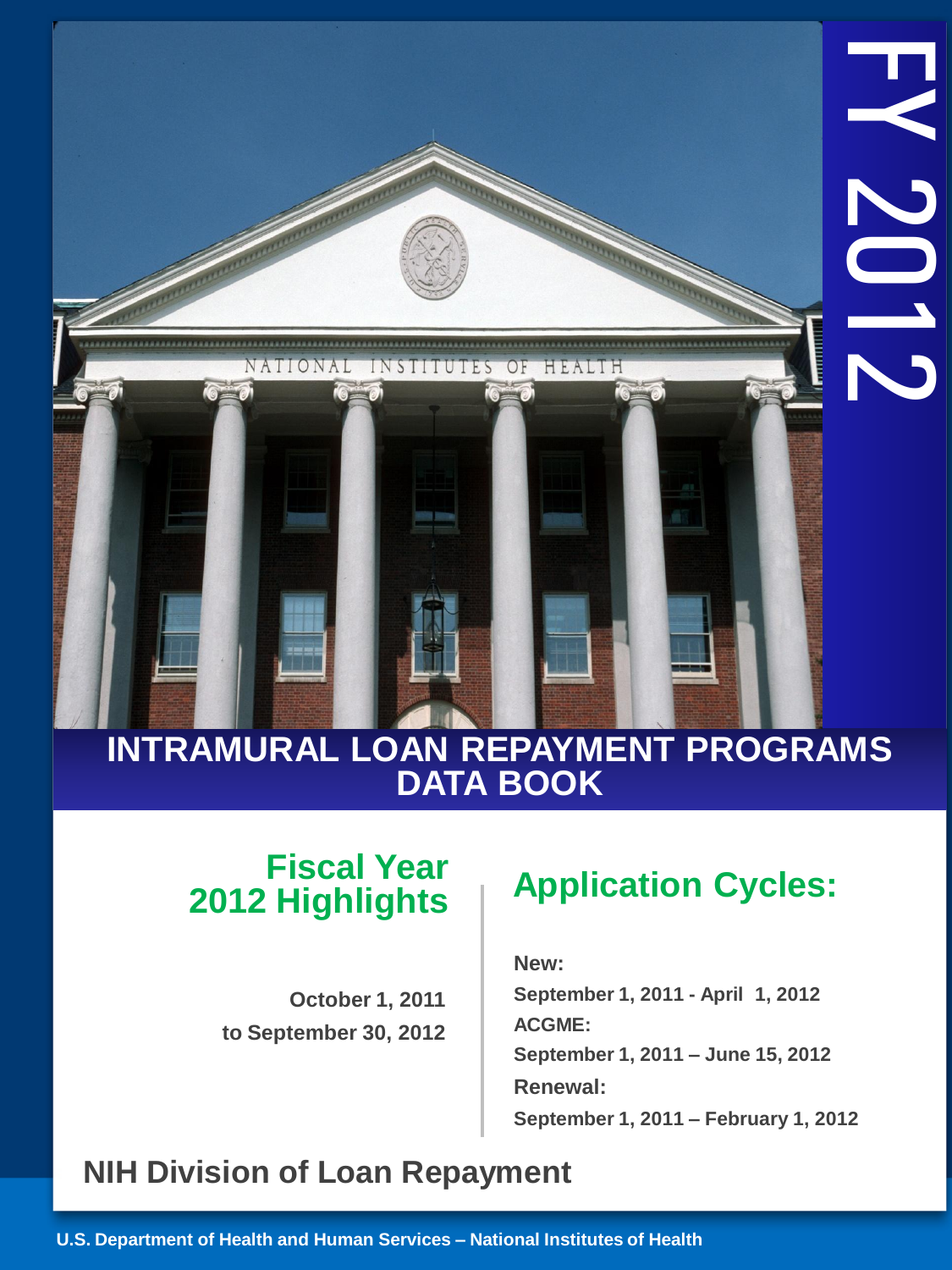## **NIH Institutes and Centers**

#### **Institutes**

**National Cancer Institute (NCI) National Eye Institute (NEI) National Heart, Lung, and Blood Institute (NHLBI) National Human Genome Research Institute (NHGRI) National Institute on Aging (NIA) National Institute on Alcohol Abuse and Alcoholism (NIAAA) National Institute of Allergy and Infectious Diseases (NIAID) National Institute of Arthritis and Musculoskeletal and Skin Diseases (NIAMS) National Institute of Biomedical Imaging and Bioengineering (NIBIB) National Institute of Child Health and Human Development (NICHD) National Institute on Deafness and Other Communication Disorders (NIDCD) National Institute of Dental and Craniofacial Research (NIDCR) National Institute of Diabetes and Digestive and Kidney Diseases (NIDDK) National Institute on Drug Abuse (NIDA) National Institute of Environmental Health Sciences (NIEHS) National Institute of General Medical Sciences (NIGMS) National Institute of Mental Health (NIMH) National Institute on Minority Health and Health Disparities (NIMHD) National Institute of Neurological Disorders and Stroke (NINDS) National Institute of Nursing Research (NINR) National Library of Medicine (NLM)** 

#### **Centers**

**John E. Fogarty International Center (FIC) National Center for Complementary and Alternative Medicine (NCCAM) National Center for Advancing Translational Sciences (NCATS) Clinical Center (CC) Center for Information Technology (CIT)**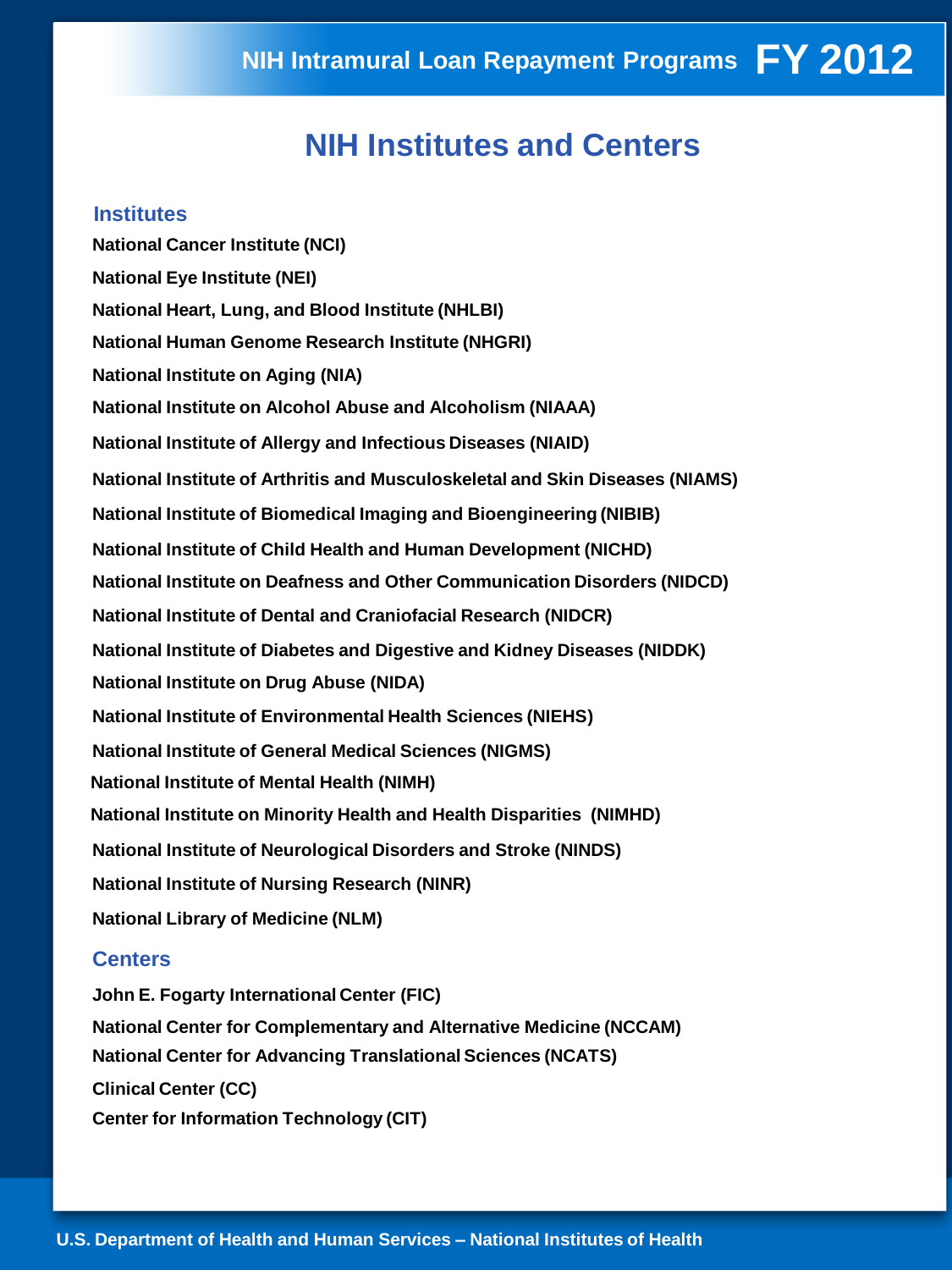## **Table of Contents**

| The Year in Review                                                   | 1               |
|----------------------------------------------------------------------|-----------------|
| The Four Intramural Loan Repayment Programs                          | $\mathbf{2}$    |
| Applications, Awards, and Success Rates by Program (New and Renewal) | 3               |
| <b>Funding by Program (New and Renewal)</b>                          | 4               |
| <b>Funding by NIH Institutes and Centers (New Awards)</b>            | 5               |
| <b>Funding by NIH Institutes and Centers (Renewal Awards)</b>        | 6               |
| Applications, Awards, and Success Rates by Post-Degree Years (New)   | 7               |
| <b>LRP Awards by Degree (New Awards)</b>                             | 8               |
| <b>LRP Awards by Degree (Renewal Awards)</b>                         | 9               |
| <b>Educational Debt Levels of LRP Awardees (New Awards)</b>          | 10              |
| Applications, Awards, and Success Rates by Gender (New and Renewal)  | 11              |
| <b>Awardee Demographics by Ethnicity &amp; Race</b>                  | 12 <sub>2</sub> |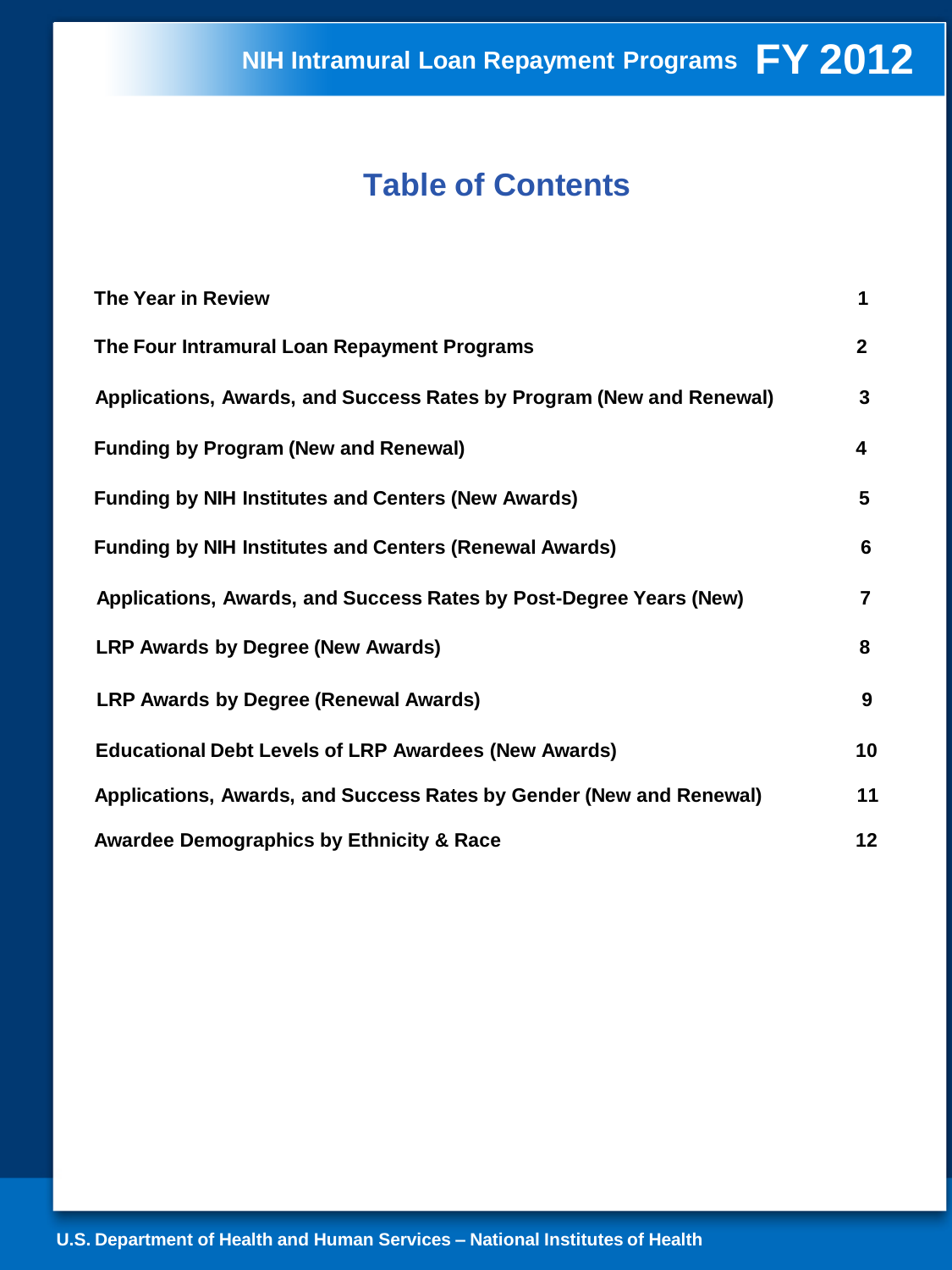## **The Year in Review**

In Fiscal Year (FY) 2012, 92 individuals applied to the Intramural Loan Repayment Programs (LRPs) in General Research, AIDS Research, Clinical Research for Individuals from Disadvantaged Backgrounds, and General Research for Accreditation Council for Graduate Medical Education (ACGME) Fellows. Of those 92 applications, 5 were withdrawn because the applicants subsequently terminated their employment with NIH. Eighty seven applications were reviewed and 84 applications were awarded contracts totaling \$4,308,409. The combined (new and renewal applicants) success rate for the Intramural LRPs was 97 percent.

The NIH will repay up to \$35,000 per year of outstanding educational debt for the General, AIDS, and Clinical Research for Individuals from Disadvantaged Backgrounds and up to \$17,000 per year for the ACGME LRP. In return, participants must sign a contract agreeing to conduct appropriately qualified research activities as NIH employees for a minimum of two years for the AIDS and Clinical Research (Disadvantaged Background) LRPs, or three years for the General or ACGME LRPs.

The Intramural General Research LRP received 72 percent of all applications.

New applicants (those not previously funded) constituted 44 percent of all applications while renewal applicants (those previously funded) comprised 56 percent of all applicants. Success rates for new and renewal applicants were 97 and 96 percent, respectively.

The LRPs are open to health professionals with doctoral level, P.A., B.S.N. or A.D.N. degrees and varying levels of experience. Most new FY 2012 awardees are beginning their careers, with 70 percent having received their qualifying degrees within the last five years and 27 percent within the past six to ten years.

Physician doctorates (including dual physician doctorates, for example, MD/PhD degrees) comprised 81 percent of the awards, while those with academic doctoral level degrees received 19 percent of the total awards.

Seventy-eight percent of the new awardees had educational debt greater than \$50,000, with 24 percent having debt levels greater than \$200,000.

Women received 51 (61%) of the 84 LRP awards. Black/African American applicants received 2 (2%) awards. Asian Americans received 8 (10%) awards, and Hispanic Americans received 4 (5%) awards.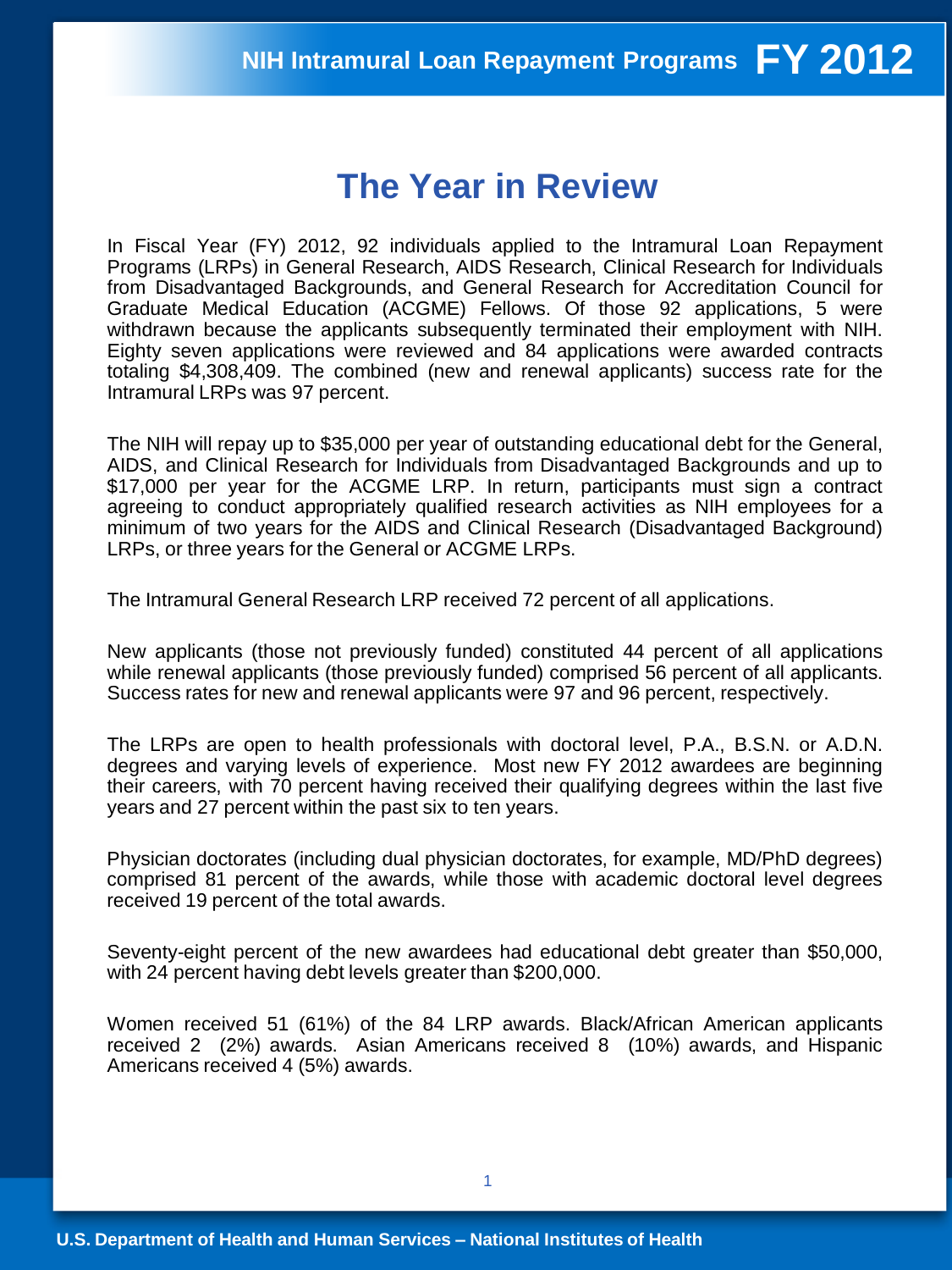### **The Four Intramural Loan Repayment Programs**

### **AIDS Research LRP:**

In November 1988, Public Law (P.L.) 100-607 introduced Section 487A of the Public Health Service (PHS) Act (42 USC 288-1), authorizing the National Institutes of Health (NIH) to establish a program of educational loan repayment to attract additional health professionals into Acquired Immunodeficiency Syndrome (AIDS) research. The mission of the NIH AIDS Research Loan Repayment Program (AIDS-LRP) is to attract highly qualified physicians, nurses, and scientists to HIV/AIDS research by countering the growing economic disincentives to embark on biomedical research careers.

#### **General Research LRP:**

In June 1993, P.L. 103-43 authorized Section 487C (42 USC 288-3), which established a program of educational loan repayment to attract highly qualified health professionals, particularly physicians, to conduct research at the NIH. The mission of the General Research Loan Repayment Program is to attract talented researchers to public service as employees of the NIH using loan repayment as an economic incentive. Generally, those at a tenure track or above level are given priority for funding of LRP awards.

#### **General Research LRP for ACGME Fellows:**

General Research LRP for ACGME Fellows provides \$17,000 per year in loan repayment (plus tax reimbursement) and is currently available to fellows offered employment by the NIH in subspecialty and residency training programs accredited by the Accreditation Council for Graduate Medical Education (ACGME). Qualifying fellows must hold a three-year appointment.

#### **Clinical Research LRP for Individuals from Disadvantaged Background:**

Clinical research is patient-oriented research that is conducted with human subjects or research on the causes and consequences of disease in human populations involving material of human origin for which the investigator or his/her colleague directly interacts with human subjects in an outpatient or inpatient setting to clarify a problem in human physiology; pathophysiology or disease; epidemiologic or behavioral studies; outcomes research or health services research; or developing new technologies, therapeutic interventions, or clinical trials. The NIH Clinical Research Loan Repayment Program's mission is to recruit highly qualified health professionals from disadvantaged backgrounds to serve as clinical researchers, using loan repayment as an economic incentive.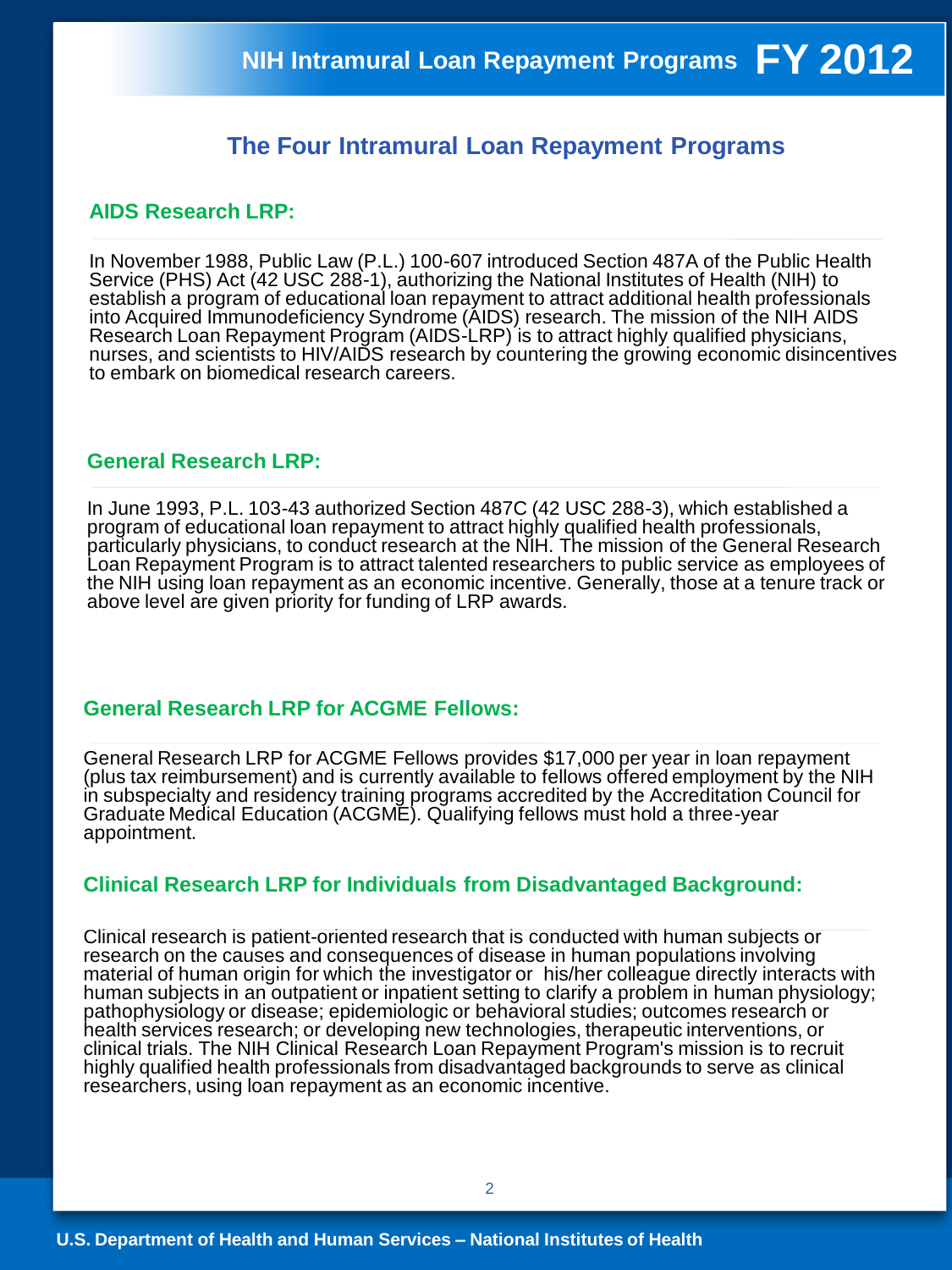### **Applications, Awards, and Success Rates By Program**

**In FY 2012, the NIH reviewed 87\* applications. 44 percent of the applications were from new applicants. 97 percent of all applicants were awarded contracts.** 

| <b>LRP</b>                                                                      | <b>New</b>          |                |                        | Renewal             |                |                        | <b>Total</b>        |                |                        |
|---------------------------------------------------------------------------------|---------------------|----------------|------------------------|---------------------|----------------|------------------------|---------------------|----------------|------------------------|
|                                                                                 | <b>Applications</b> | <b>Awards</b>  | <b>Success</b><br>Rate | <b>Applications</b> | <b>Awards</b>  | <b>Success</b><br>Rate | <b>Applications</b> | <b>Awards</b>  | <b>Success</b><br>Rate |
| General<br>Research                                                             | 19                  | 18             | 95%                    | 44                  | 42             | 95%                    | 63                  | 60             | 95%                    |
| <b>AIDS</b><br>Research                                                         | $\overline{2}$      | $\overline{2}$ | 100%                   | $\mathbf{3}$        | 3              | 100%                   | 5                   | 5              | 100%                   |
| Clinical<br>Research for<br>Individuals<br>from<br>Disadvantaged<br>Backgrounds | $\mathbf 0$         | $\mathbf 0$    | N/A                    | $\overline{2}$      | $\overline{2}$ | 100%                   | $\overline{2}$      | $\overline{2}$ | 100%                   |
| <b>ACGME</b>                                                                    | 17                  | 17             | 100%                   | N/A                 | N/A            | N/A                    | 17                  | 17             | 100%                   |
| <b>Total</b>                                                                    | 38                  | 37             | 97%                    | 49                  | 47             | 96%                    | $87*$               | 84             | 97%                    |

**\* NIH received 92 applications but 5 of those individuals were not eligible due to their planned departure from NIH. Therefore 87 were reviewed by the Scientific Review Committee. 3 of the remaining 87 were not awarded contracts for reasons listed below.** 

 **1 applicant was not supported by the IC** 

 **2 participants left NIH**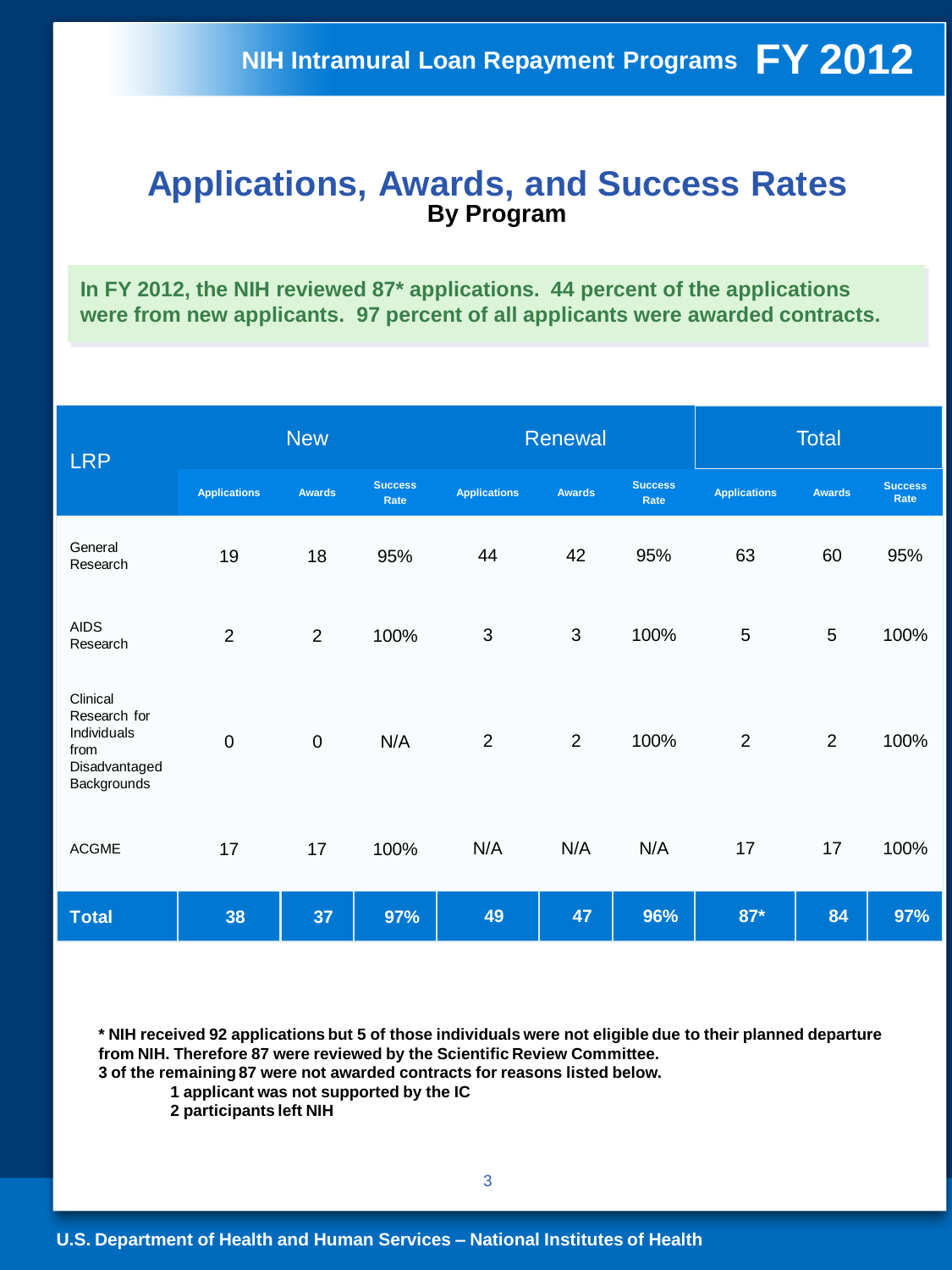## **Funding by Program**

| <b>LRP</b> |                                                                                  | <b>New</b>     |             |                | Renewal     | <b>Total</b>   |             |
|------------|----------------------------------------------------------------------------------|----------------|-------------|----------------|-------------|----------------|-------------|
|            |                                                                                  | <b>Awards</b>  | Funding     | <b>Awards</b>  | Funding     | <b>Awards</b>  | Funding     |
| I.         | <b>General Research</b>                                                          | 18             | \$1,689,446 | 42             | \$1,265,380 | 60             | \$2,954,826 |
| L.         | <b>AIDS Research</b>                                                             | $\overline{2}$ | \$120,365   | 3              | \$72,996    | 5              | \$193,361   |
|            | <b>Clinical Research for</b><br>Individuals from<br>Disadvantaged<br>Backgrounds | $\mathbf 0$    | \$0         | $\overline{2}$ | \$26,389    | $\overline{2}$ | \$26,389    |
| L.         | <b>ACGME</b>                                                                     | 17             | \$1,133,833 | $\mathbf 0$    | \$0         | 17             | \$1,133,833 |
|            | <b>Total</b>                                                                     | 37             | \$2,943,645 | 47             | \$1,364,765 | 84             | \$4,308,409 |

### **Percentage of Total Awards by LRP**

4



\*Percentages may not total 100% as a result of rounding.

**U.S. Department of Health and Human Services – National Institutes of Health**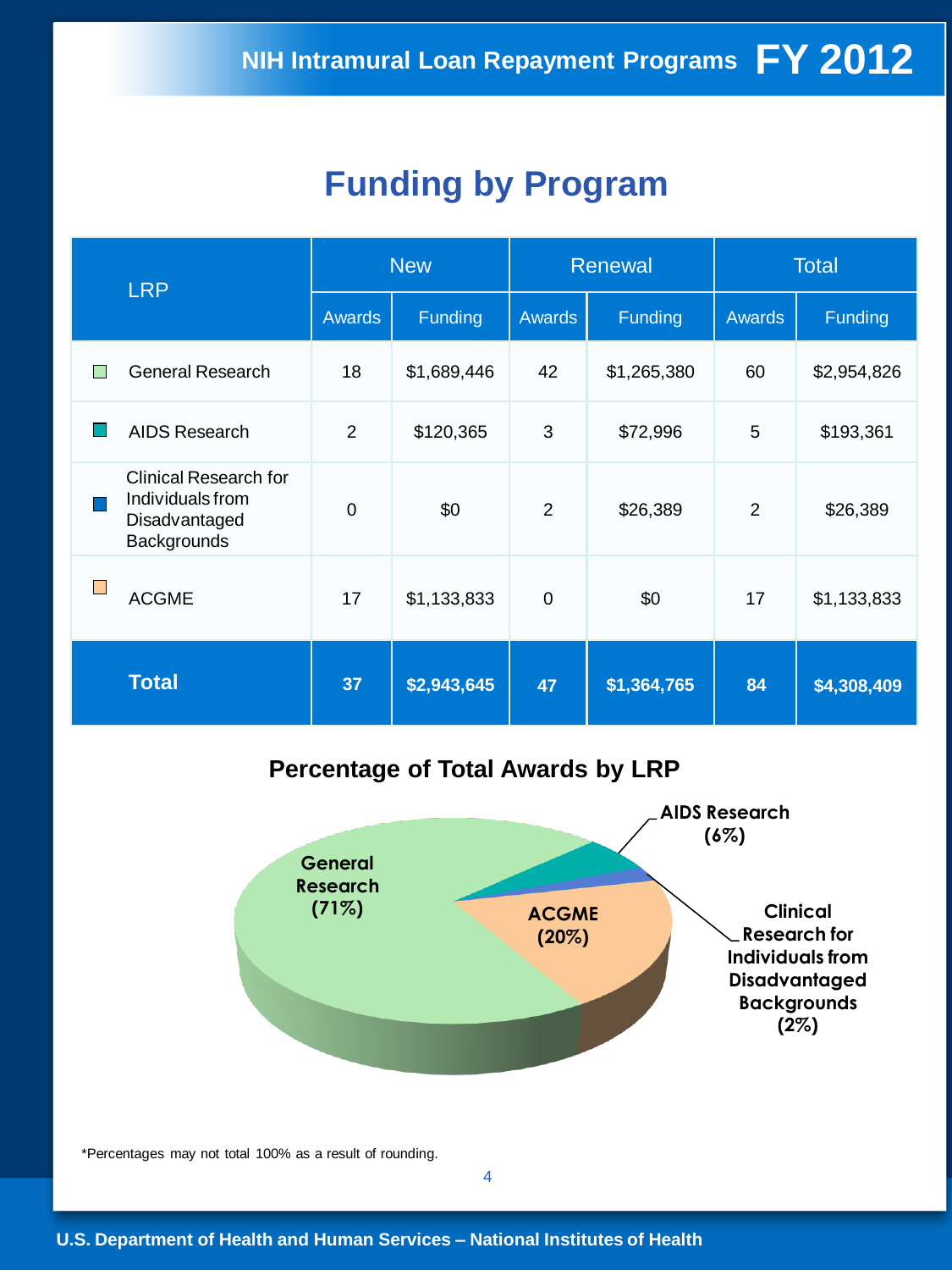## **Funding by NIH Institutes and Centers New Awards**

**The Intramural Loan Repayment Programs awarded 37 new LRP contracts from 13 different ICs in FY 2012.**

| IC           | <b>Awards</b>  | <b>Funding</b> |
|--------------|----------------|----------------|
| CC           | 1              | \$74,715       |
| <b>NCI</b>   | 10             | \$841,251      |
| <b>NHGRI</b> | 3              | \$327,645      |
| <b>NIAAA</b> | $\overline{1}$ | \$62,903       |
| <b>NIAID</b> | $\overline{7}$ | \$390,109      |
| <b>NIAMS</b> | $\overline{1}$ | \$74,715       |
| <b>NICHD</b> | 3              | \$244,729      |
| <b>NIDA</b>  | $\overline{1}$ | \$81,812       |
| <b>NIDCR</b> | $\overline{2}$ | \$208,045      |
| <b>NIDDK</b> | $\mathbf{1}$   | \$74,715       |
| <b>NIMH</b>  | $\overline{2}$ | \$98,445       |
| <b>NINDS</b> | $\overline{4}$ | \$415,984      |
| <b>NLM</b>   | $\mathbf{1}$   | \$48,577       |
| <b>Total</b> | 37             | \$2,943,645    |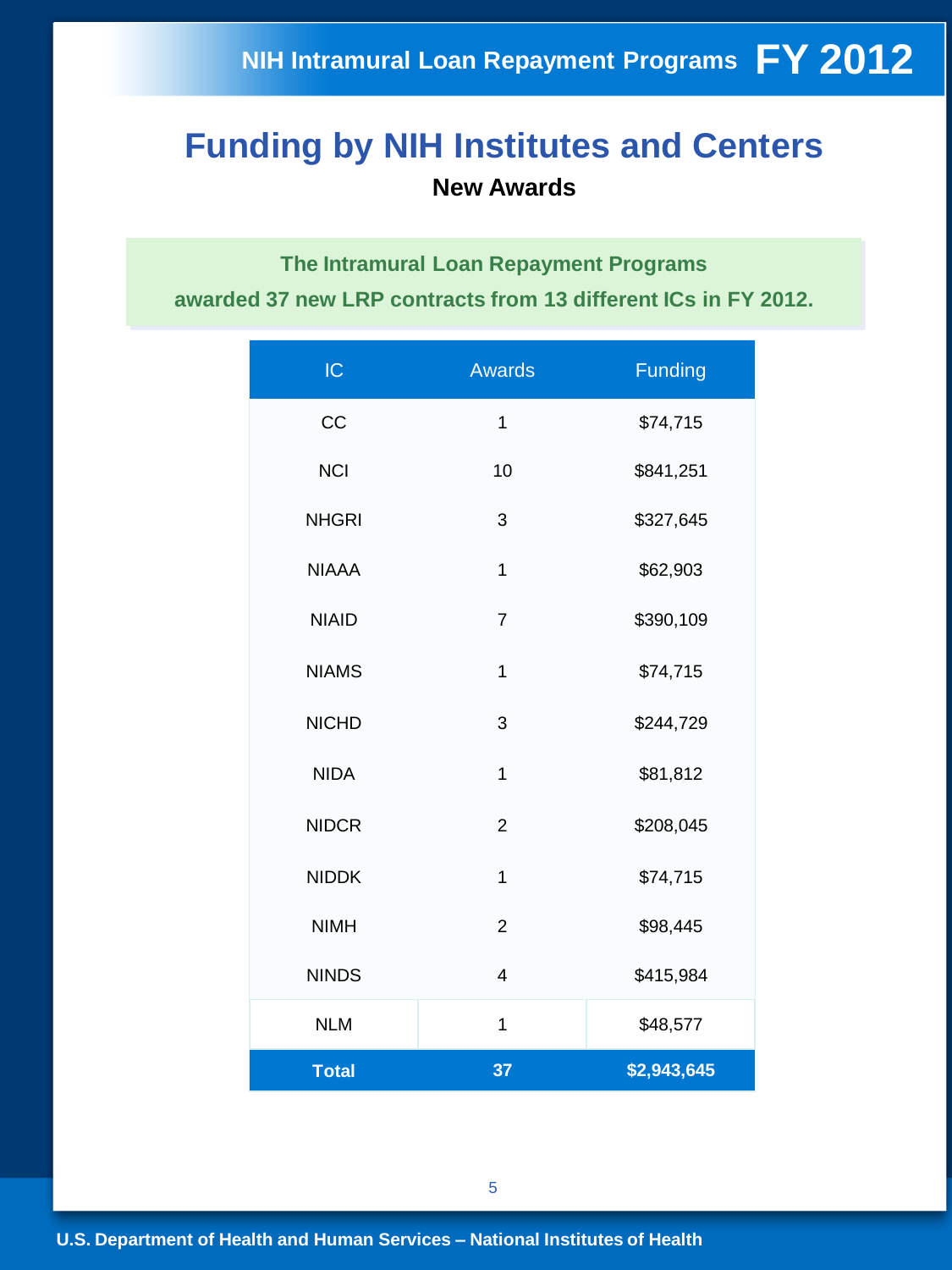## **Funding by NIH Institutes and Centers Renewal Awards**

**The Intramural Loan Repayment Programs awarded 47 renewal LRP contracts from 13 different ICs in FY 2012.**

| IC           | <b>Awards</b>  | <b>Funding</b> |
|--------------|----------------|----------------|
| CC           | $\overline{7}$ | \$208,304      |
| <b>NCI</b>   | $\overline{7}$ | \$130,185      |
| <b>NHGRI</b> | 4              | \$144,691      |
| <b>NHLBI</b> | $\overline{2}$ | \$62,077       |
| <b>NIAID</b> | 14             | \$505,103      |
| <b>NIAMS</b> | $\overline{2}$ | \$70,773       |
| <b>NICHD</b> | $\overline{2}$ | \$65,057       |
| <b>NIDA</b>  | 1              | \$9,725        |
| <b>NIDCR</b> | 1              | \$15,286       |
| <b>NIEHS</b> | 3              | \$41,662       |
| <b>NIMH</b>  | $\overline{2}$ | \$84,905       |
| <b>NINDS</b> | $\mathbf{1}$   | \$17,462       |
| <b>NINR</b>  | $\mathbf 1$    | \$9,535        |
| <b>Total</b> | 47             | \$1,364,765    |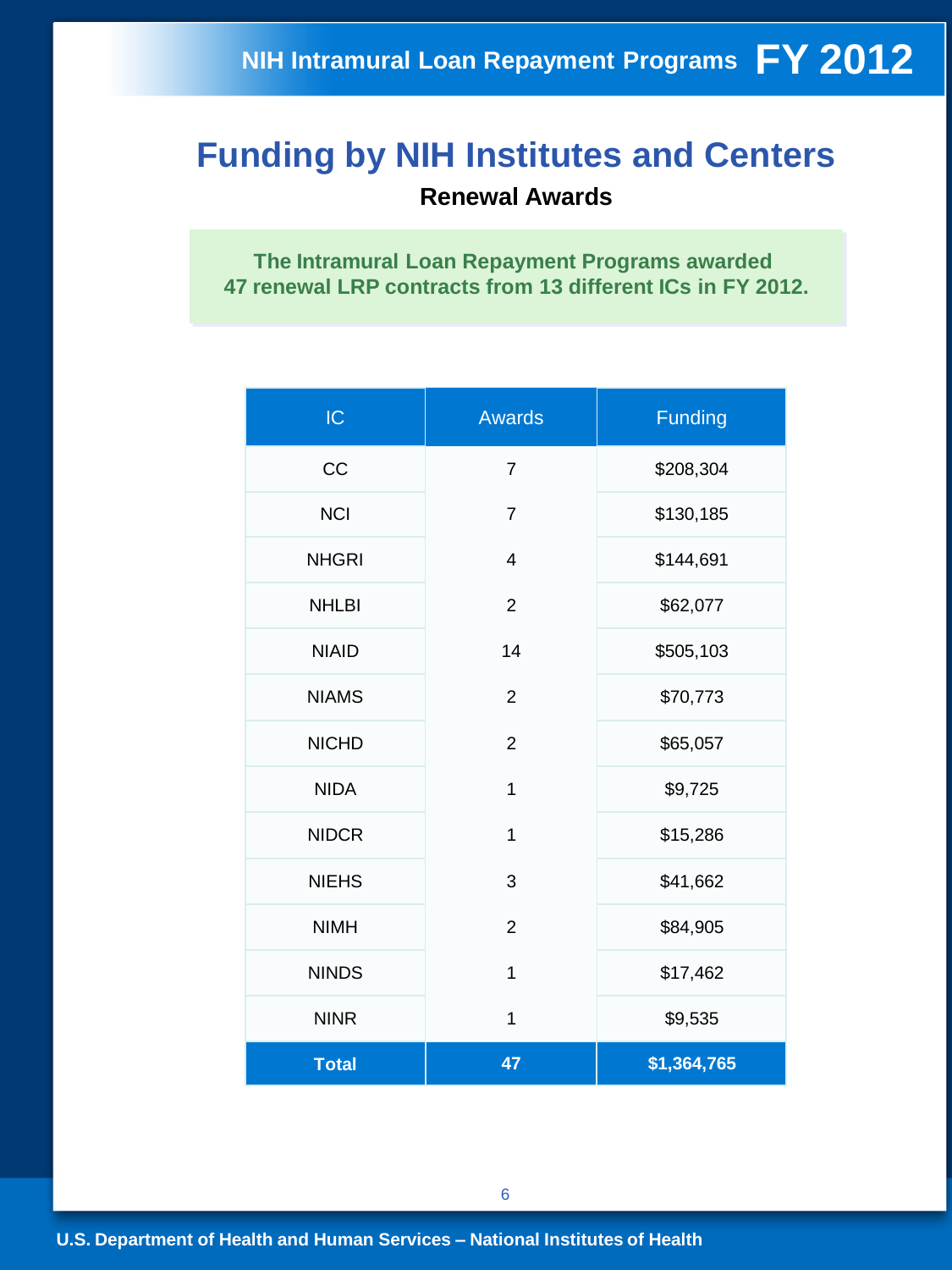## **FY 2012 NIH Intramural Loan Repayment Programs**

### **Applications, Awards, and Success Rates New Applications and Awardees**



\*Percentages may not total 100% as a result of rounding.

7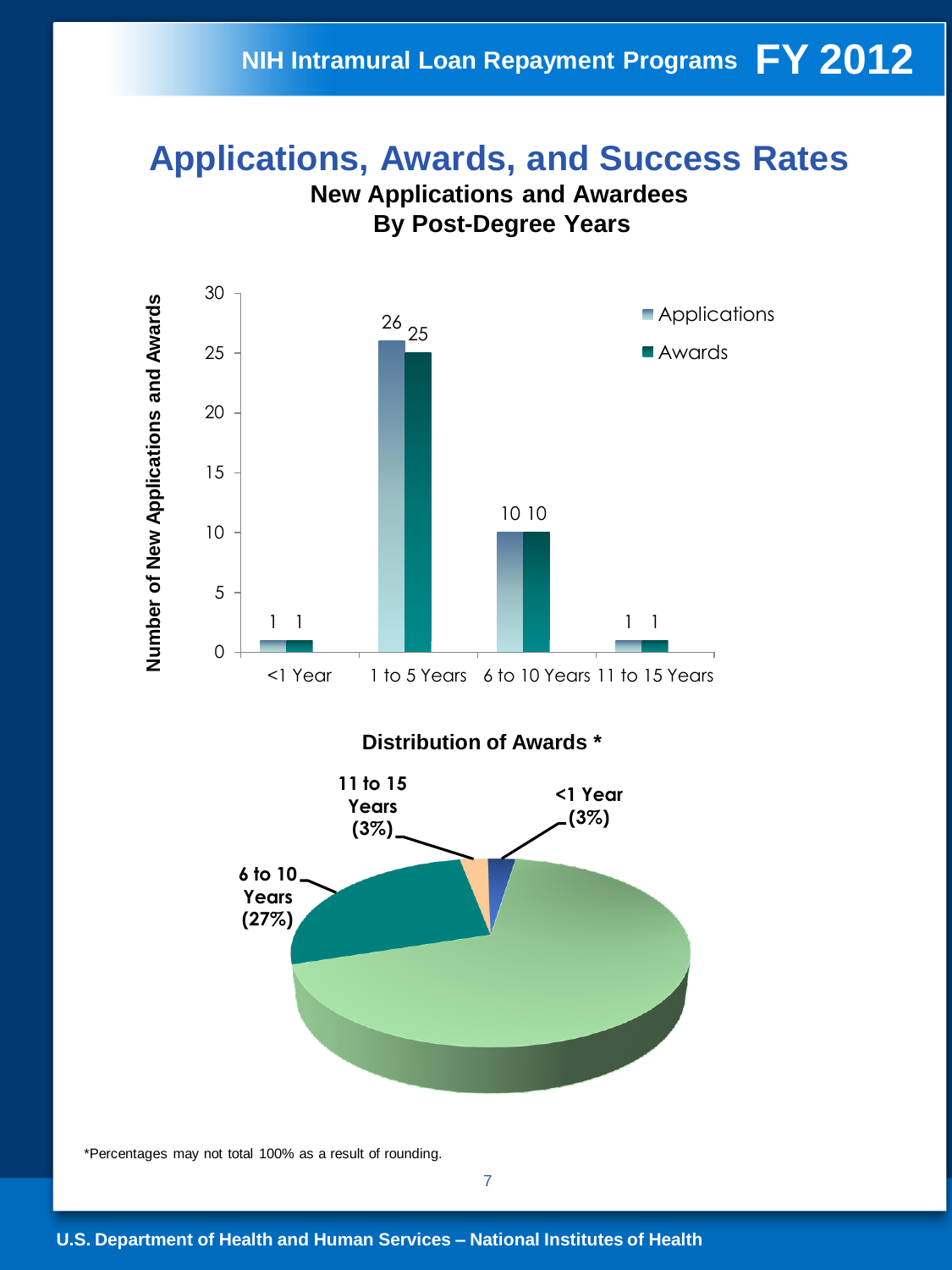### **LRP Awards by Degree New Awards**

| <b>Physician Doctorate:</b>                                | 26 (70%) held MD or DO degrees.                                   |
|------------------------------------------------------------|-------------------------------------------------------------------|
| <b>Professional Clinical</b><br>Doctorate:                 | None held DDS, DMD, DVM, DPT, ND, OD, PharmD, or<br>PsyD degrees. |
| <b>Academic Doctorate:</b>                                 | 9 (24%) held PhD, DrPH, EdD, or ScD degrees.                      |
| <b>Physician Doctorate /</b><br><b>Academic Doctorate:</b> | 2 (5%) held dual MD/PhD degrees.                                  |
| Other:                                                     | None held an MS/MPH degree.                                       |

| <b>LRP</b>                                                                              | Physician<br><b>Doctorate</b> | Professional<br><b>Clinical</b><br><b>Doctorate</b> | Academic<br>Doctorate | Physician<br>Doctorate/<br>Academic<br><b>Doctorate</b> | Other       | Total          |
|-----------------------------------------------------------------------------------------|-------------------------------|-----------------------------------------------------|-----------------------|---------------------------------------------------------|-------------|----------------|
| <b>General Research</b>                                                                 | 9                             | $\mathbf 0$                                         | 8                     | 1                                                       | $\mathbf 0$ | 18             |
| <b>AIDS Research</b>                                                                    | 1                             | $\overline{0}$                                      | 1                     | $\Omega$                                                | $\mathbf 0$ | $\overline{2}$ |
| <b>Clinical Research</b><br>for Individuals from<br>Disadvantaged<br><b>Backgrounds</b> | $\overline{0}$                | 0                                                   | $\Omega$              | $\Omega$                                                | $\Omega$    | 0              |
| <b>ACGME</b>                                                                            | 16                            | $\mathbf 0$                                         | $\mathbf 0$           |                                                         | $\mathbf 0$ | 17             |
| <b>Totals</b>                                                                           | 26                            | $\bf{0}$                                            | 9                     | $\overline{2}$                                          | $\bf{0}$    | 37             |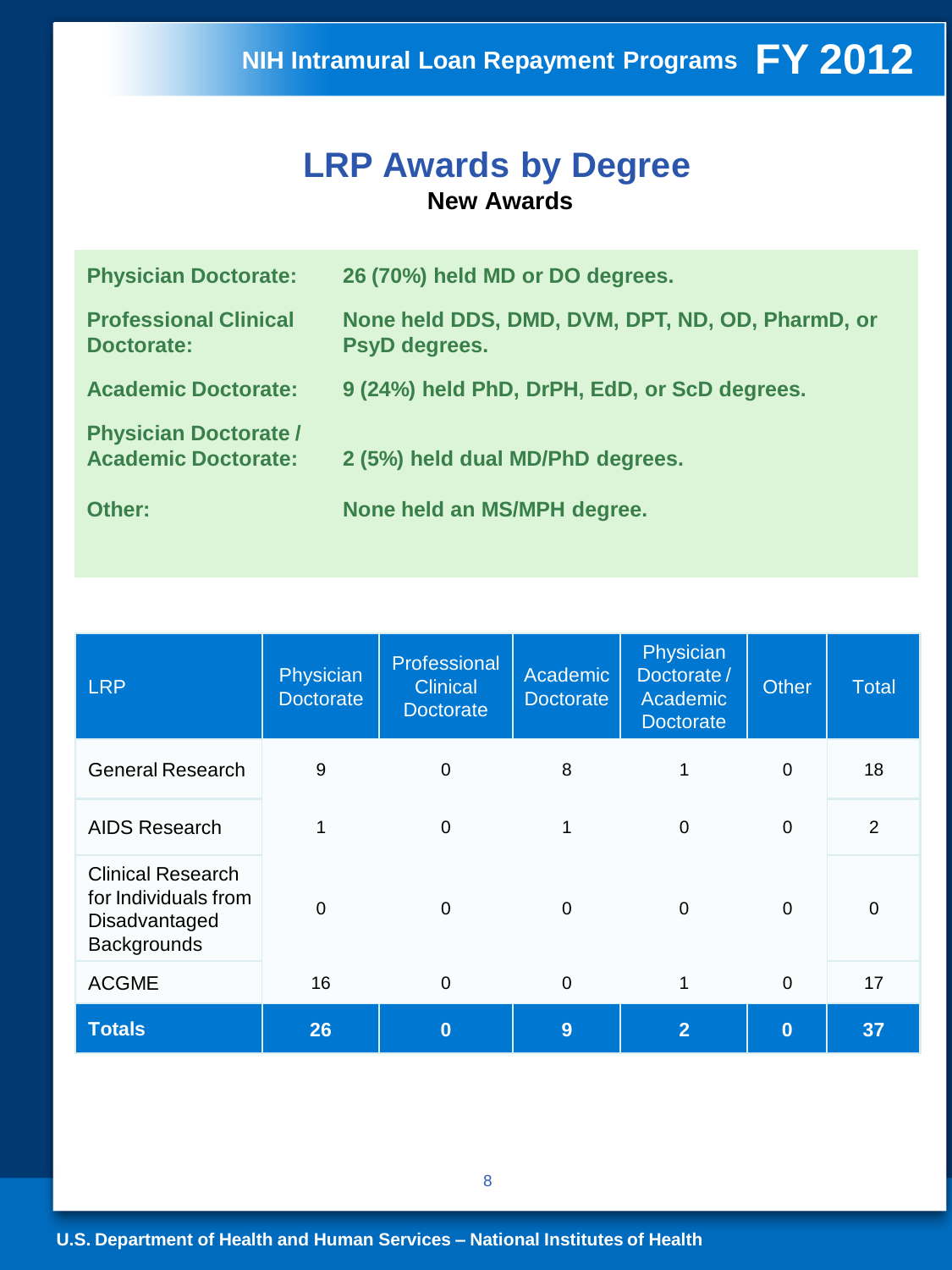## **LRP Awards by Degree Renewal Awards**

| <b>Physician Doctorate:</b>                                | 38 (81%) held MD or DO degrees.                                   |
|------------------------------------------------------------|-------------------------------------------------------------------|
| <b>Professional Clinical</b><br>Doctorate:                 | None held DDS, DMD, DVM, DPT, ND, OD, PharmD, or<br>PsyD degrees. |
| <b>Academic Doctorate:</b>                                 | 7 (15%) held PhD, DrPH, EdD, or ScD degrees.                      |
| <b>Physician Doctorate /</b><br><b>Academic Doctorate:</b> | 2 (4%) held dual MD/PhD degrees.                                  |
| Other:                                                     | None held B.S.N., M.S.N., or M.H.S degrees.                       |

\*Percentages may not total 100% as a result of rounding.

| <b>LRP</b>                                                                          | Physician<br><b>Doctorate</b> | Professional<br><b>Clinical</b><br><b>Doctorate</b> | Academic<br><b>Doctorate</b> | Physician<br>Doctorate/<br>Academic<br><b>Doctorate</b> | <b>Other</b>     | <b>Total</b> |
|-------------------------------------------------------------------------------------|-------------------------------|-----------------------------------------------------|------------------------------|---------------------------------------------------------|------------------|--------------|
| General<br>Research                                                                 | 34                            | 0                                                   | $\overline{7}$               | 1                                                       | $\boldsymbol{0}$ | 42           |
| <b>AIDS Research</b>                                                                | $\overline{2}$                | $\mathbf 0$                                         | $\mathbf 0$                  |                                                         | $\mathbf 0$      | 3            |
| Clinical<br>Research for<br>Individuals from<br>Disadvantaged<br><b>Backgrounds</b> | $\overline{2}$                | $\Omega$                                            | $\mathbf 0$                  | 0                                                       | $\mathbf 0$      | 2            |
| <b>Totals</b>                                                                       | 38                            | 0                                                   | 7                            | $\overline{2}$                                          | $\bf{0}$         | 47           |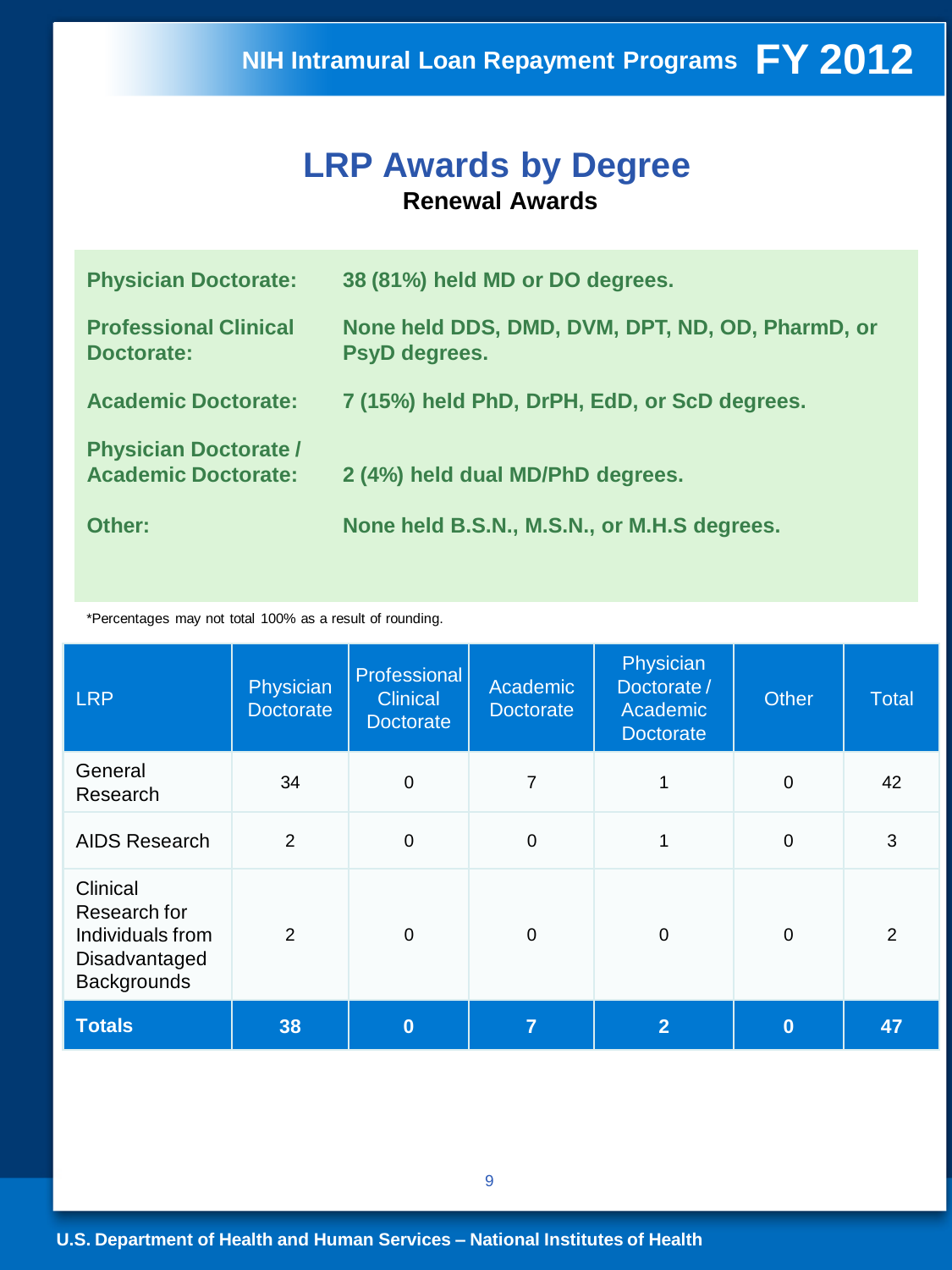### **Educational Debt Levels of LRP Awardees New Awards**

**78 percent of new FY 2012 awardees had educational debt levels in excess of \$50,000.** 

| <b>Debt Range</b>                   | <b>Number of Awardees</b> |
|-------------------------------------|---------------------------|
| $\Box$ Less than \$10,000           | 0                         |
| $\Box$ \$10,000 - \$50,000          | 8                         |
| $\blacksquare$ \$50,000 - \$100,000 | 10                        |
| $\Box$ \$100,000 - \$150,000        | 5                         |
| $\Box$ \$150,000 - \$200,000        | 5                         |
| $\Box$ \$200,000 and over           | 9                         |
| Total                               | 37                        |

### **Distribution of Awards by Debt Level \***



\*Percentages may not total 100% as a result of rounding.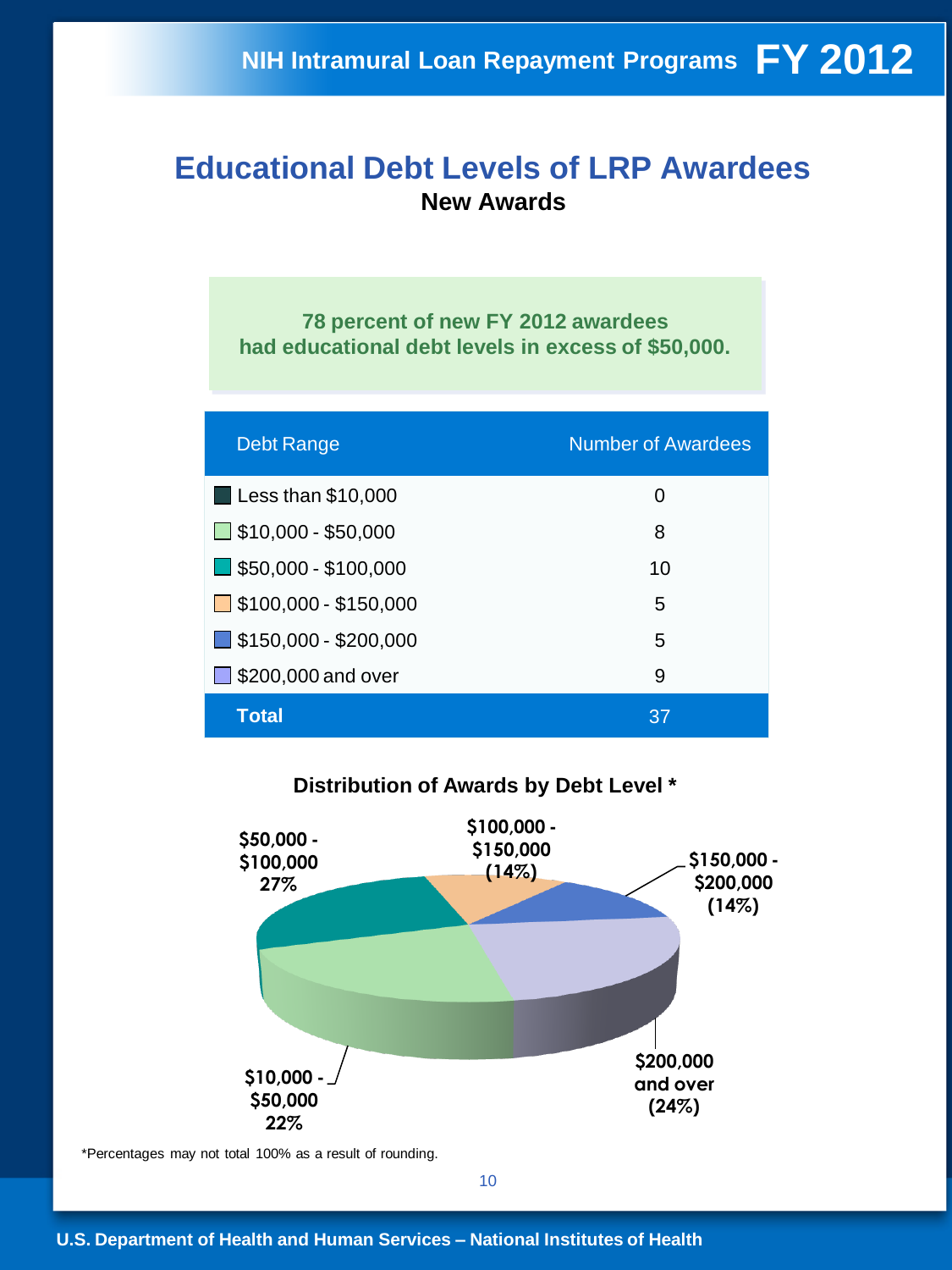### **Applications, Awards, and Success Rates By Gender New and Renewal Awards**

| <b>LRP</b>                                                                       | <b>Male Applicants</b> |               |                               | <b>Female Applicants</b> |                |                               | Gender<br><b>Distribution</b>                   |                                                   |
|----------------------------------------------------------------------------------|------------------------|---------------|-------------------------------|--------------------------|----------------|-------------------------------|-------------------------------------------------|---------------------------------------------------|
|                                                                                  | <b>Applications</b>    | <b>Awards</b> | <b>Success</b><br><b>Rate</b> | <b>Applications</b>      | <b>Awards</b>  | <b>Success</b><br><b>Rate</b> | $\frac{9}{6}$<br><b>Male</b><br><b>Awardees</b> | $\frac{9}{6}$<br><b>Female</b><br><b>Awardees</b> |
| <b>General Research</b>                                                          | 22                     | 21            | 95%                           | 38                       | 36             | 95%                           | 37%                                             | 63%                                               |
| AIDS Research                                                                    | 3                      | 3             | 100%                          | $\overline{2}$           | $\overline{2}$ | 100%                          | 60%                                             | 40%                                               |
| <b>Clinical Research</b><br>for Individuals from<br>Disadvantaged<br>Backgrounds | $\overline{1}$         | 1             | 100%                          | 1                        | $\mathbf{1}$   | 100%                          | 50%                                             | 50%                                               |
| ACGME <sup>*</sup>                                                               | 3                      | 3             | 100%                          | 12                       | 12             | 100%                          | 20%                                             | 80%                                               |
| Total*                                                                           | 29                     | 28            | 97%                           | 53                       | 51             | 96%                           | 35%                                             | 65%                                               |

\*Five applicant/awardees did not specify gender.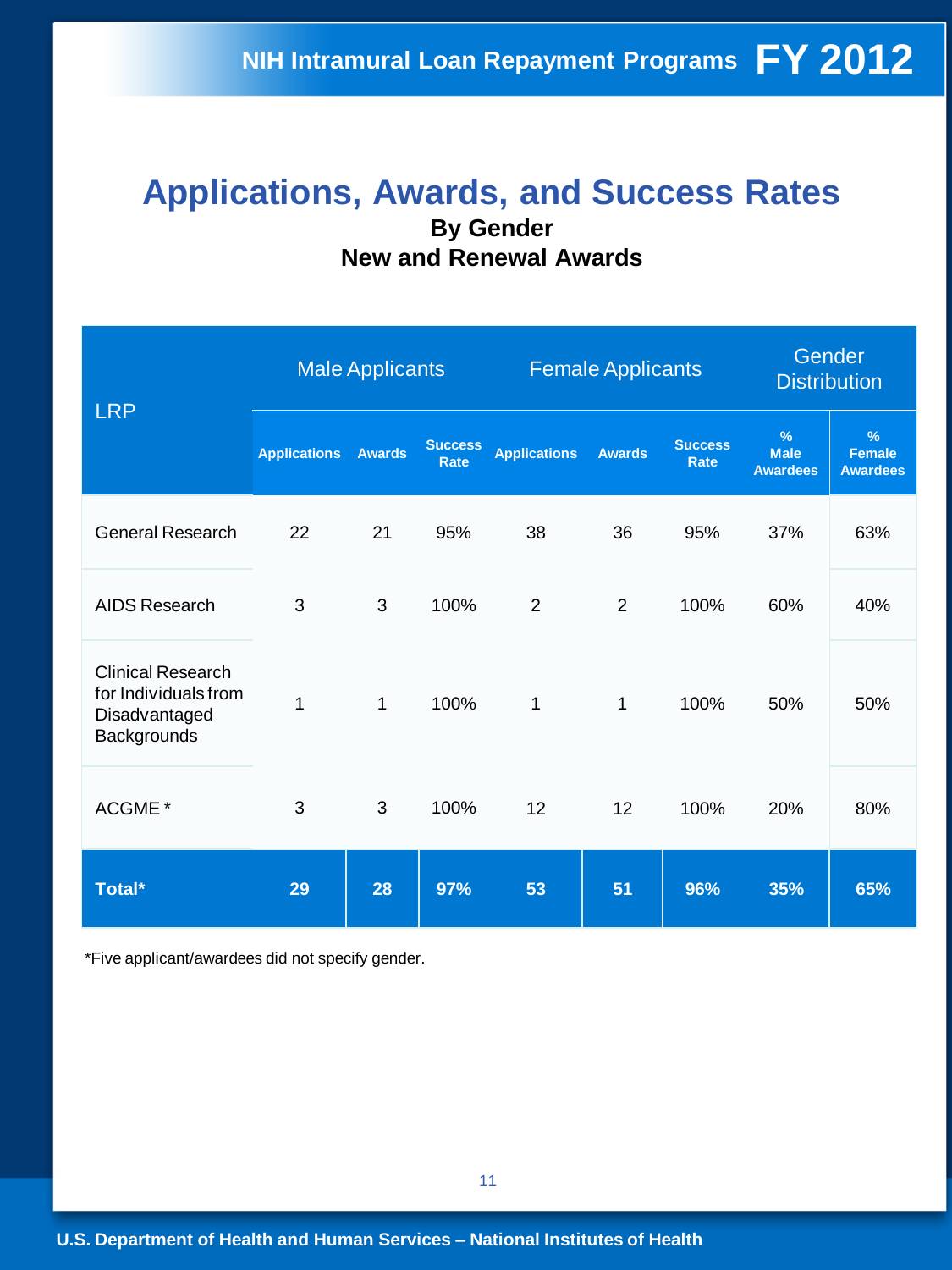## **Awardee Demographics By Ethnicity**

| I RP                        | Awards | Hispanic or Latino | Not Hispanic or<br>Latino |
|-----------------------------|--------|--------------------|---------------------------|
| All Intramural LRPs         | 84     | 4                  | 80                        |
| <b>Percentage of Awards</b> | 100%   | 5%                 | 95%                       |

## **Awardee Demographics By Race**

| <b>LRP</b>                     | American<br>Indian or<br>Alaska<br><b>Native</b> | <b>Black or</b><br>African-<br>American | Asian | <b>Native</b><br><b>Hawaiian</b><br>or Other<br><b>Pacific</b><br><b>Islander</b> | <b>White</b> | Other / No<br>Response/<br>More than<br><b>One Race</b> | Award<br><b>Totals</b> |
|--------------------------------|--------------------------------------------------|-----------------------------------------|-------|-----------------------------------------------------------------------------------|--------------|---------------------------------------------------------|------------------------|
| All Intramural<br><b>LRPs</b>  | 0                                                | 2                                       | 8     | 1                                                                                 | 60           | 13                                                      | 84                     |
| Percentage of<br><b>Awards</b> | 0%                                               | 2%                                      | 10%   | 1%                                                                                | <b>71%</b>   | 15%                                                     | 100%                   |

\*Percentages may not total 100% as a result of rounding.